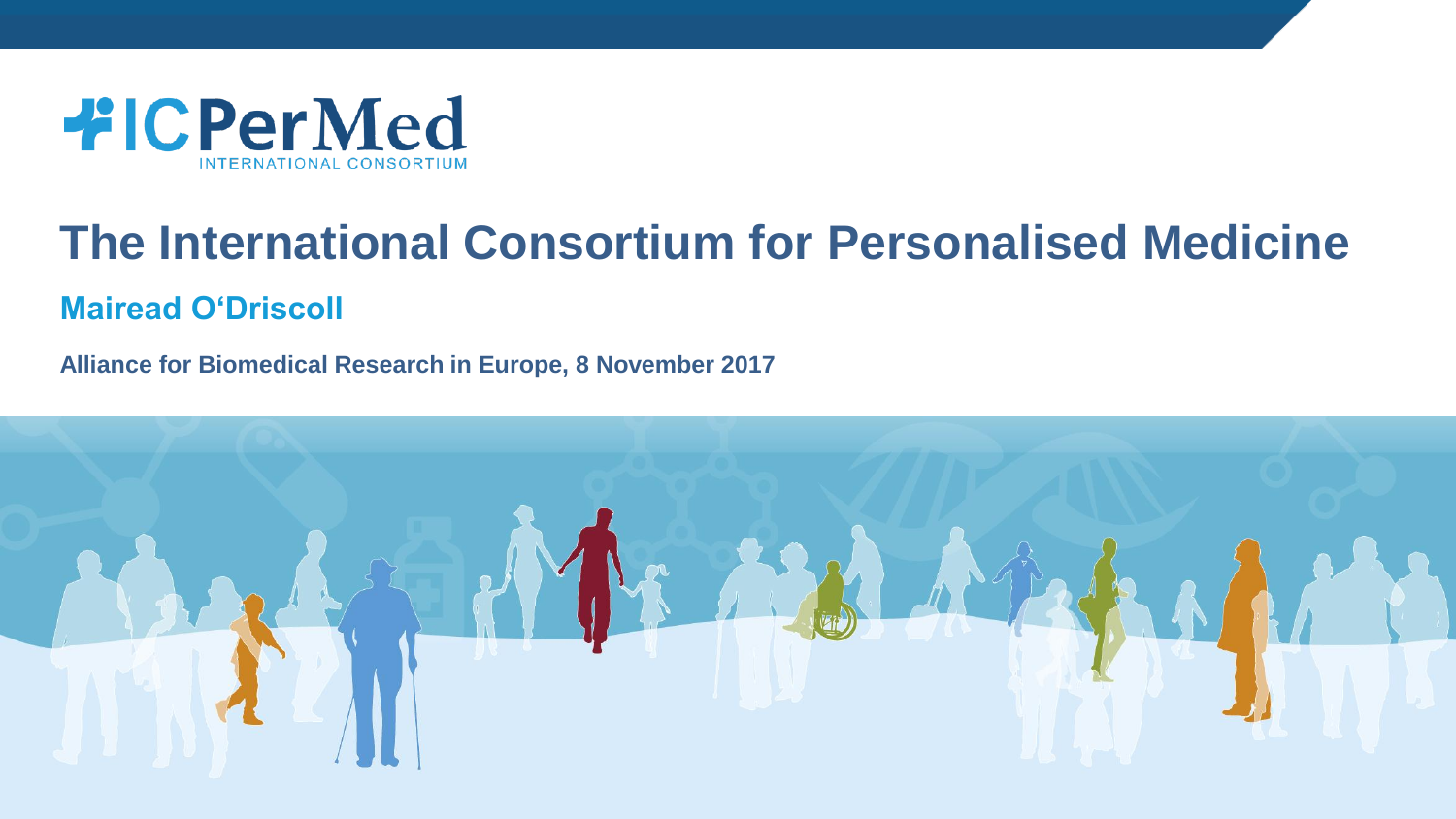

### **Personalised Medicine – A definition**

*Characterisation of individuals' phenotypes and genotypes (e.g. molecular profiling, medical imaging, lifestyle data) for tailoring the right therapeutic strategy for the right person at the right time, and/or to determine the predisposition to disease and/or to deliver timely and targeted prevention".*

According to: Horizon 2020 and

European Council Conclusions on personalised medicine for patients (2015/C 421/03)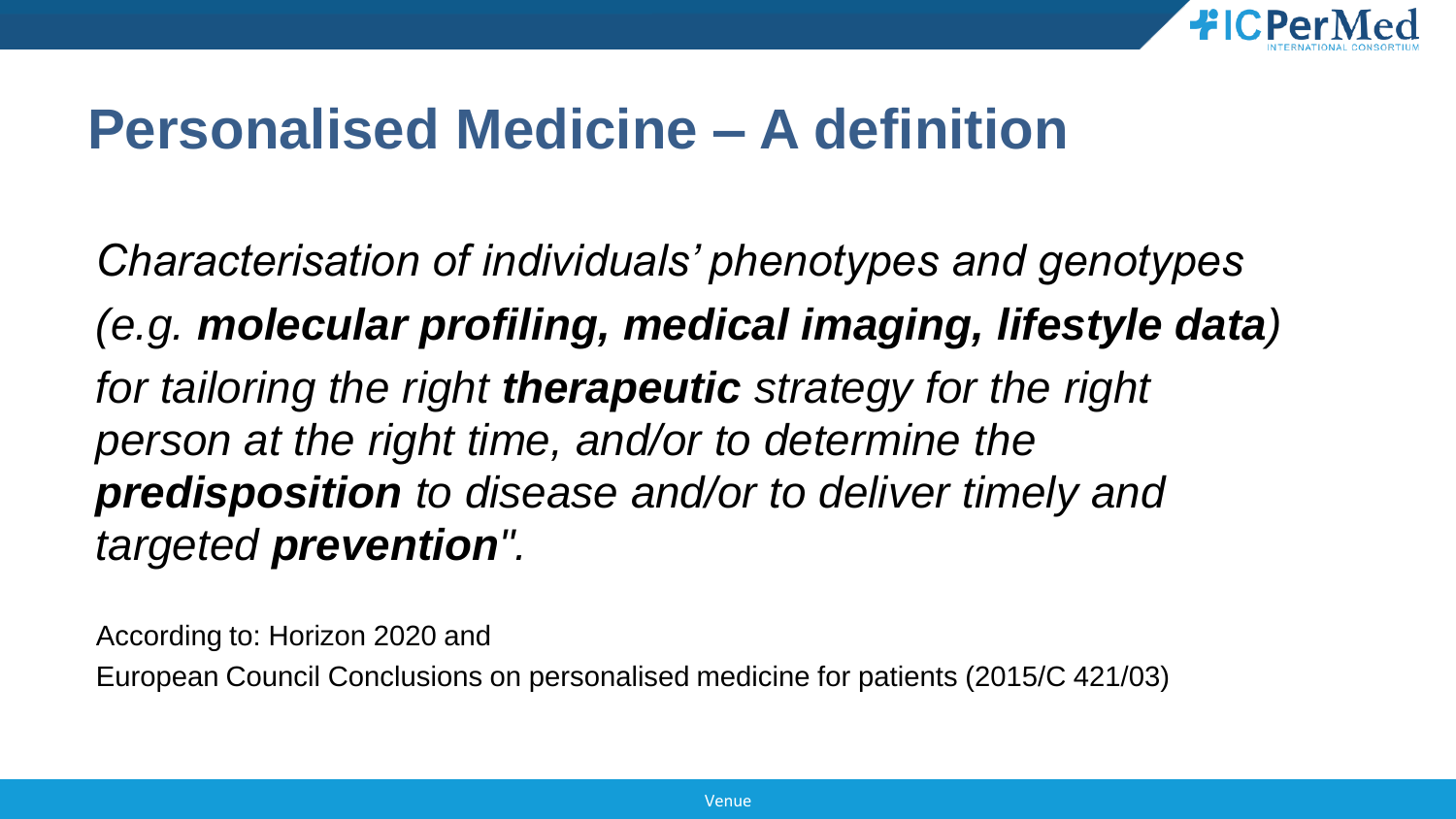

### **Context for personalised medicine**

- Starting point for medical interventions should not be the disease but the patient, with his or her individual characteristics
- Have complete decoding of the human genome; rapid sequencing techniques; rapid processes for analysing biomaterials; ability to analyse large datasets
- Ineffective treatment / side effects cost to patients and healthcare systems
- Existing diagnostic methods don't always provide clear results; delays cause a physical and psychological burden; allow the disease to progress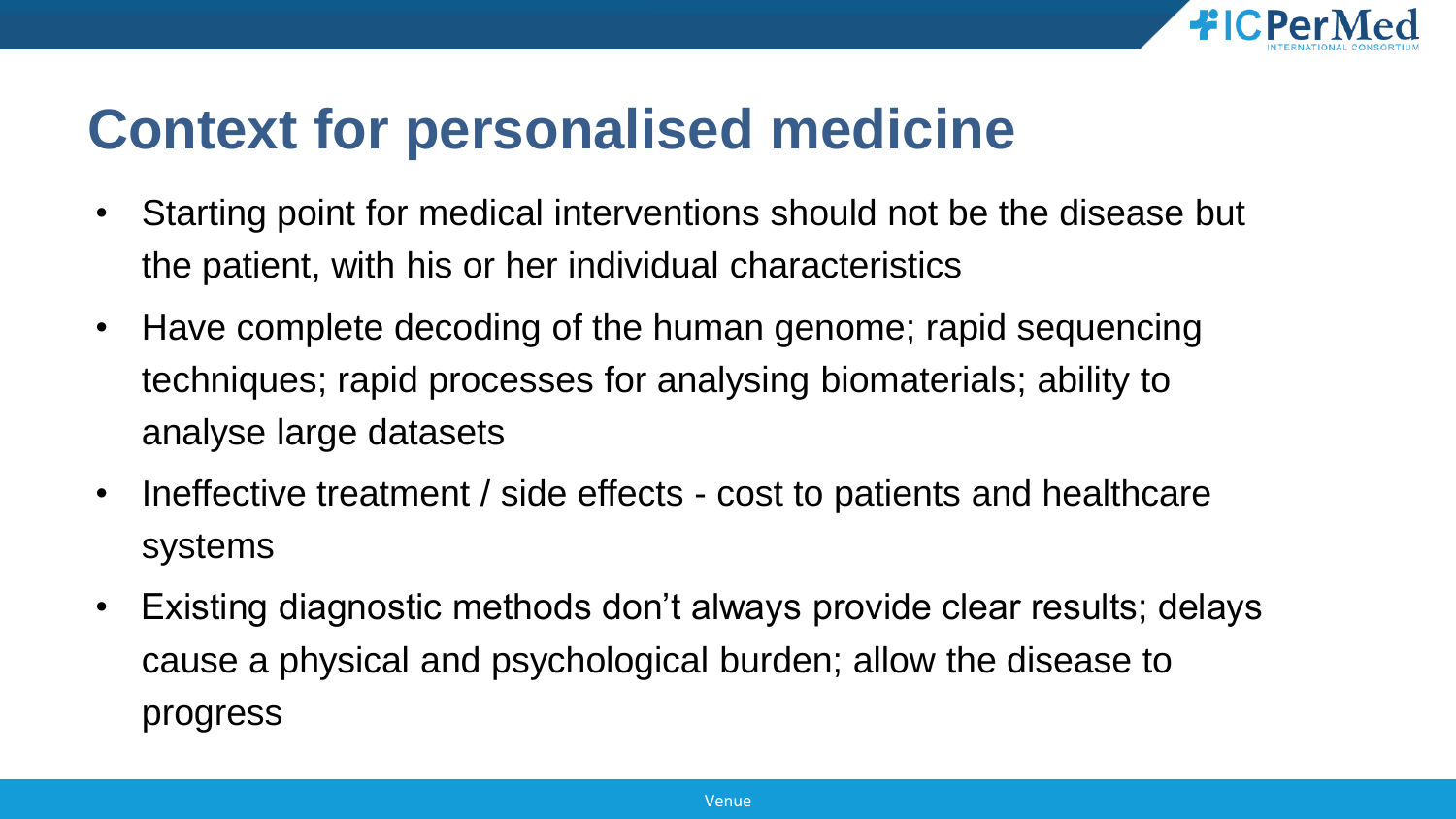

For patients

- Targeted prevention of diseases: aim is to prevent or delay development of a disease.
- Early detection and treatment
- More precise diagnosis and more effective therapies; avoid trial and error approach to treatment; avoid unwanted side effects and ineffective treatments
- Develop new therapeutic procedures and products (still no effective treatment for many conditions)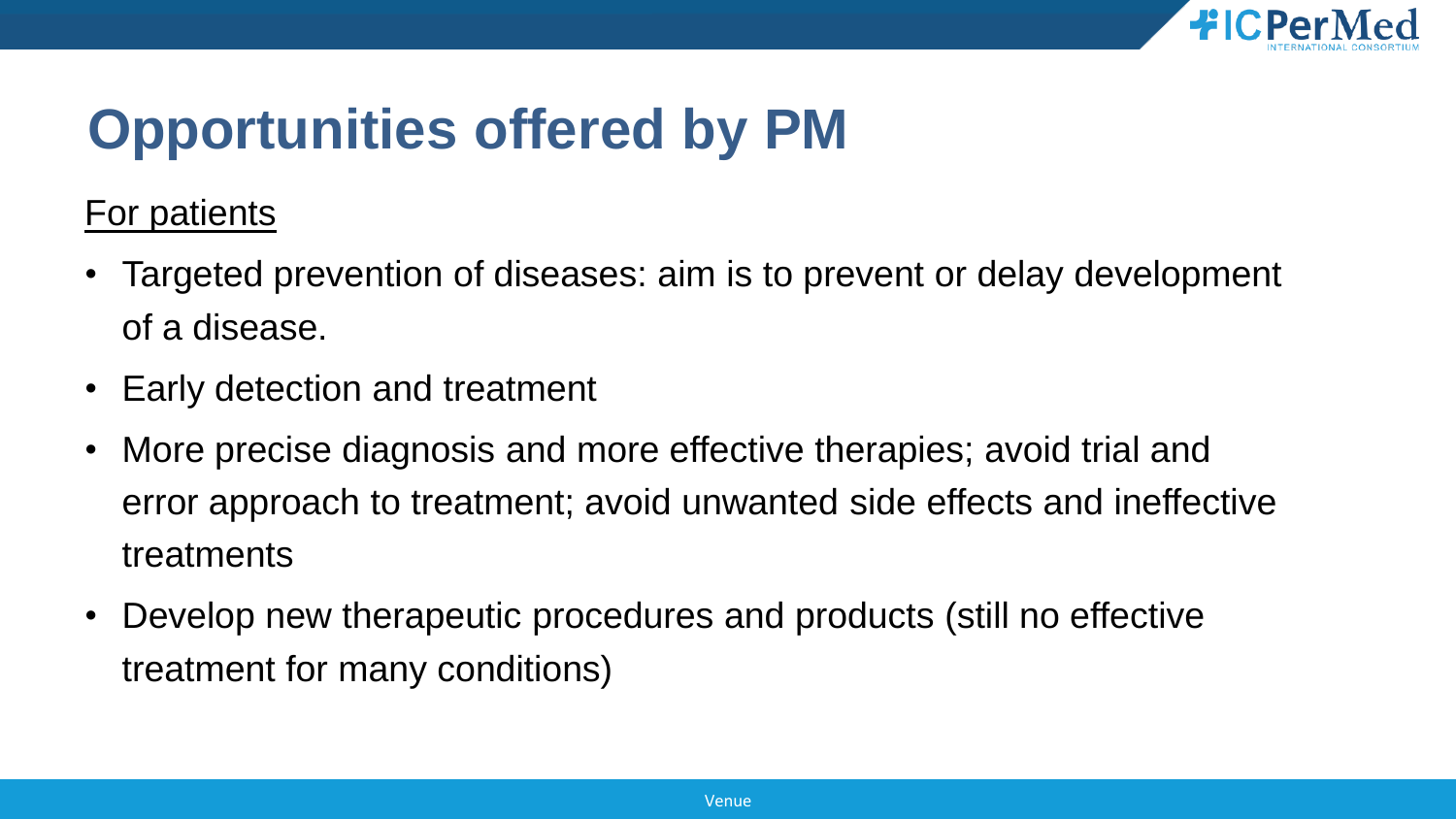

#### For healthcare system

- Concern about costs two views:
	- o Innovative or new treatments may cost more: e.g. more sophisticated diagnosis, production of drugs for small patient groups
	- o But more specific diagnosis could lead to savings: avoid useless investigations, ineffective treatments. Shorten or even avoid periods of illness
- Better prevention and early detection on a broad scale should reduce costs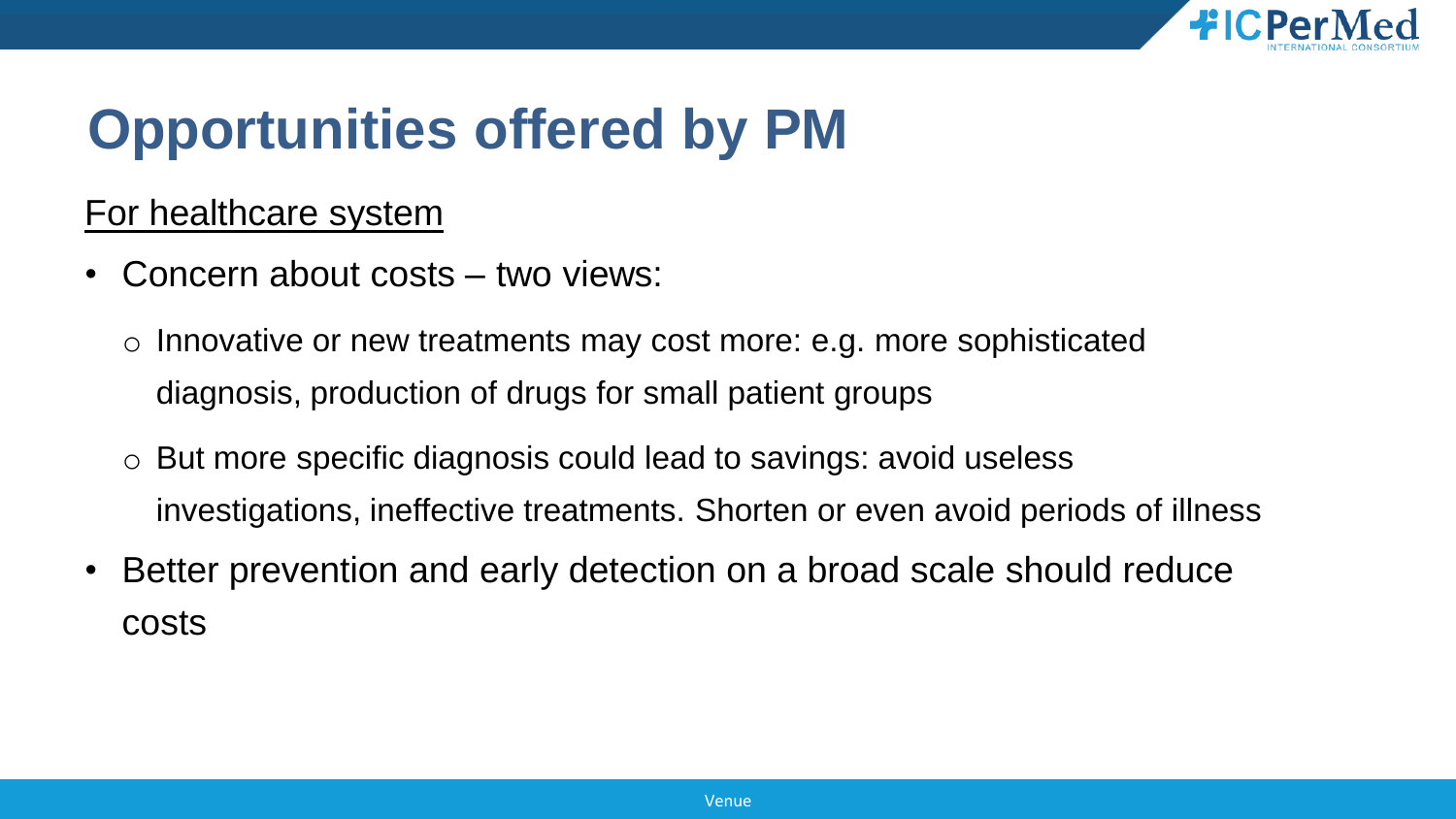

#### For healthcare industry

Industry already aware of potential of PM; SME biotech companies in particular; partnering with pharma.

- Closing innovation gaps: difficulty of drug development and expiry of patents major challenges; need new approach.
- Reduction of R&D costs: stratify patient groups carry out clinical studies with fewer test subjects. May speed up the process.
- Expanded use of approved drugs: more targeted use of approved drugs means their use can be expanded.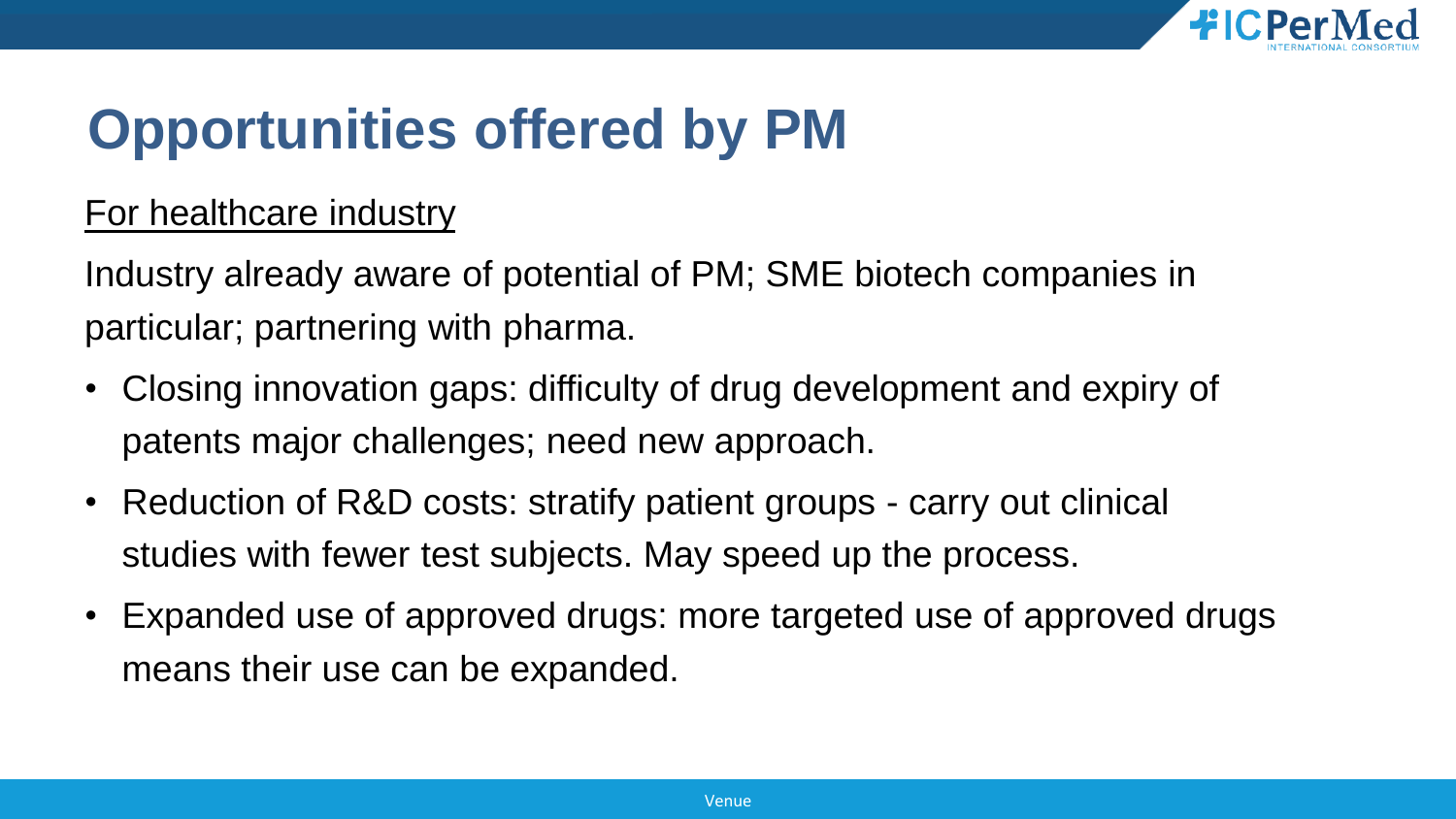

For society

- More scope for personal decision making, esp. when it comes to detection of diseases and to selection of preventive and therapeutic procedures.
- More self-determination (but also an expectation that individuals take greater responsibility?)
- Use of personal data: how to balance the protection of personal data with the potential for using this data to save lives (needs input from humanities, law and social sciences)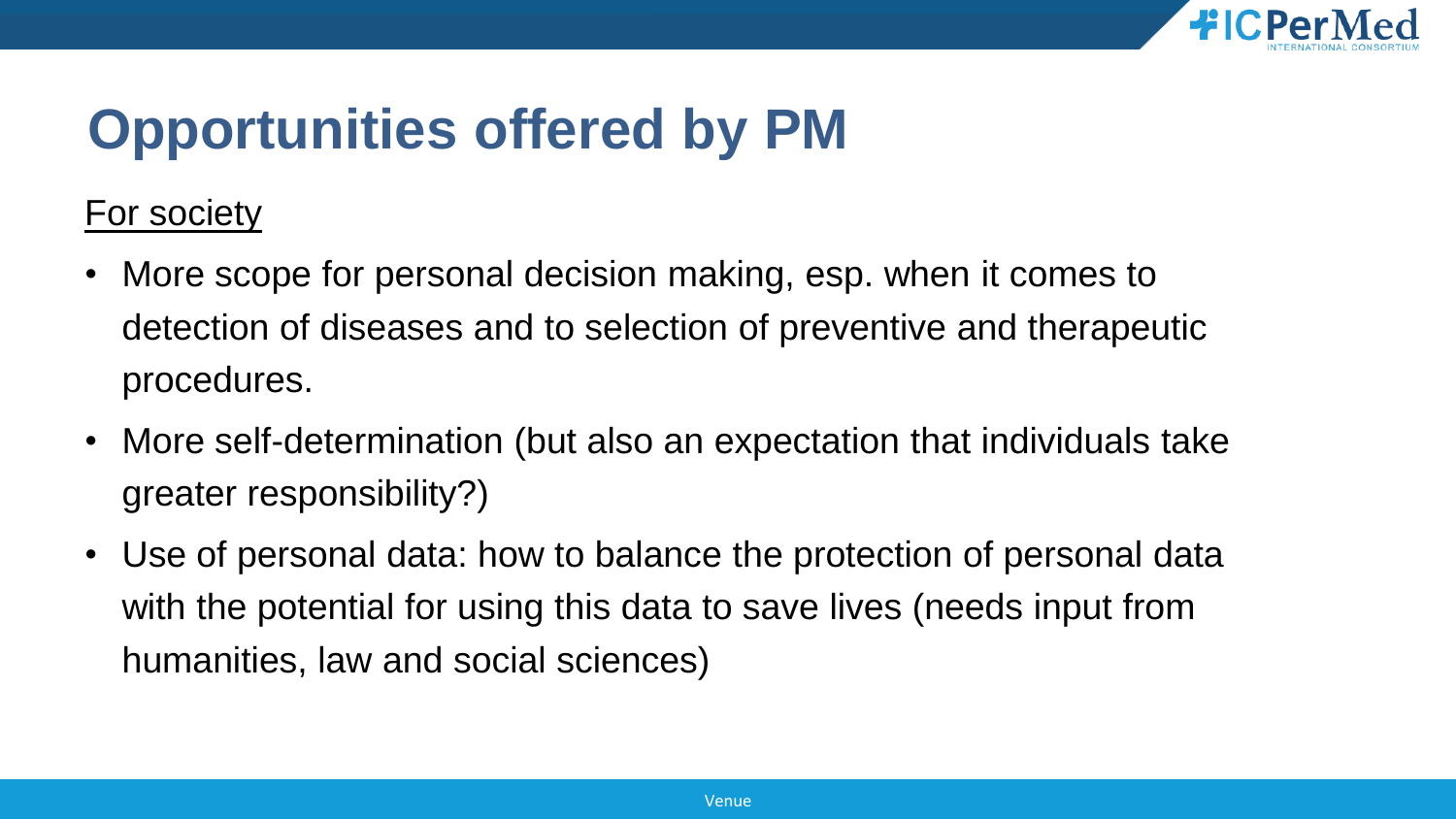

## **PerMed - a CSA**

- Coordination and Support Action, financed by the European Commission (FP7)
- Title: "Personalized Medicine 2020 and beyond Preparing Europe for leading the global way"
- Aim: Dialogue platform; strategic research and innovation agenda
- Duration: 24 months (2013 2015)
- Budget: 500,000 Euro
- 27 partners from 14 countries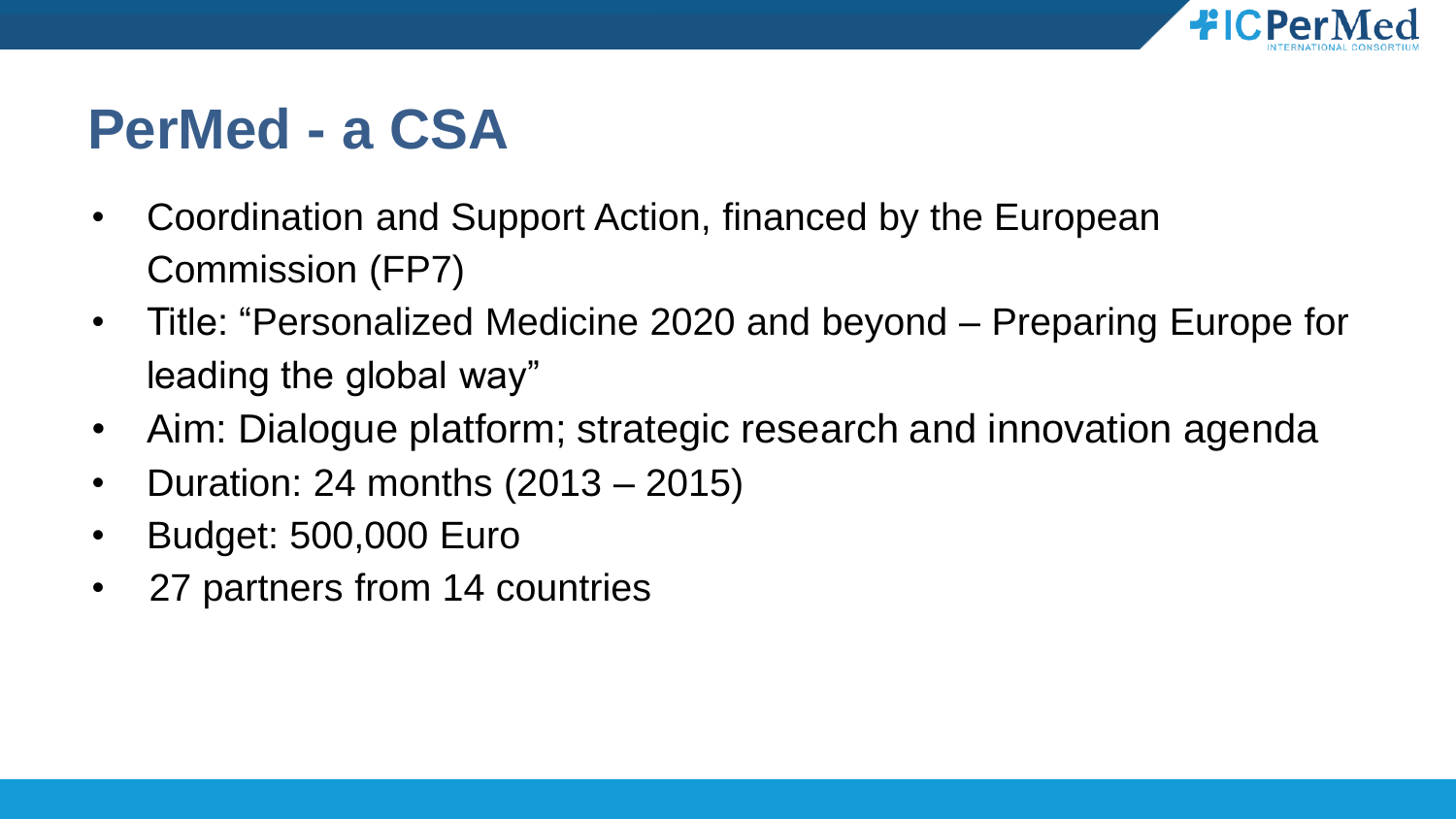

## **PerMed - Objectives**

- Step up coordination efforts between European key stakeholders
- Allow synergies and avoid duplication or competition
- Ensure maximum transparency and openness
- Identify and discuss gaps & needs with stakeholders
- Identify promising research topics and developments
- **Make strategic recommendations on how to foster the implementation of Personalised Medicine**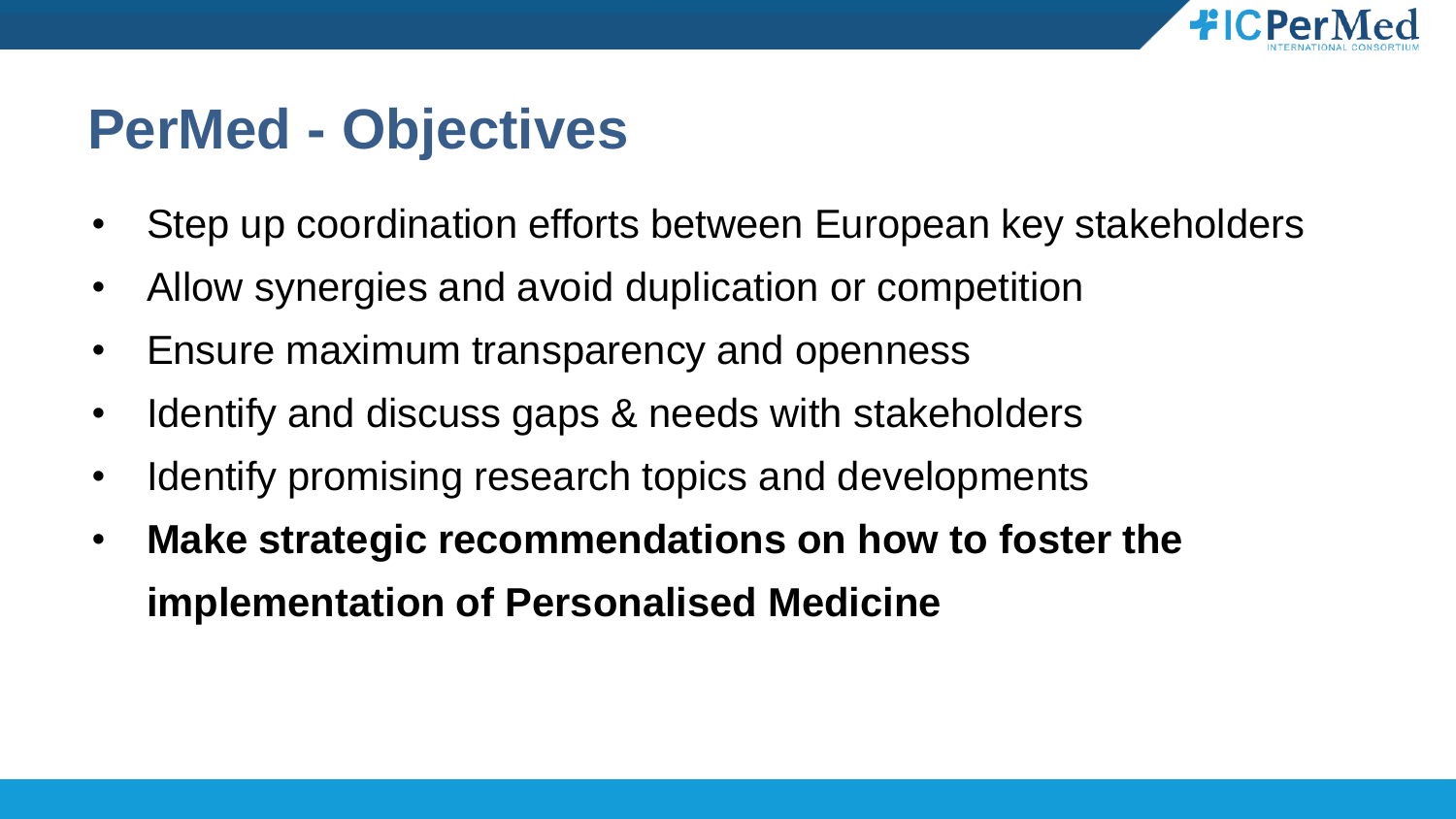

## **18 partners and 9 cooperating partners**

- Research and Health Ministries,
- **Funding Bodies**
- Research Institutes, Industry, SMEs, Foundations and **Societies**
- Connected to other European initiatives

(e.g. EuroBioForum, ESF, EAPM, CASyM, 3GBTest and EPEMED)

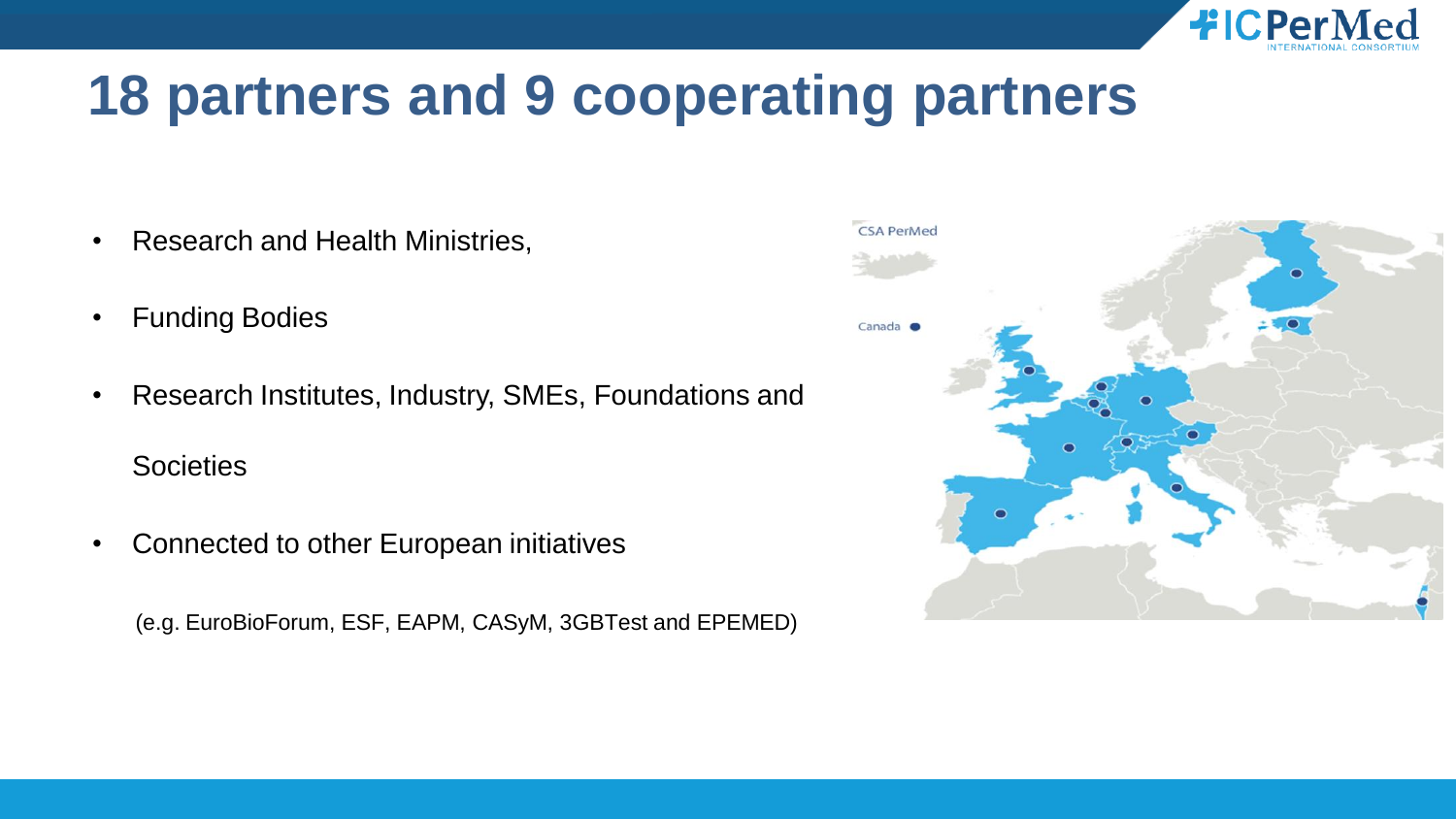

# **SRIA – 35 Recommendations in 5 Challenges**

**Challenges** 

- 1 Developing Awareness and Empowerment
- 2 Integrating Big Data and ICT Solutions
- 3 Translating Basic to Clinical Research and Beyond
- 4 Bringing Innovation to the Market
- 5 Shaping Sustainable Healthcare

Research areas

- A) Biomedical, health-related ICT and health research
- B) Humanities and social sciences research
- C) Improvement of the framework for implementing PM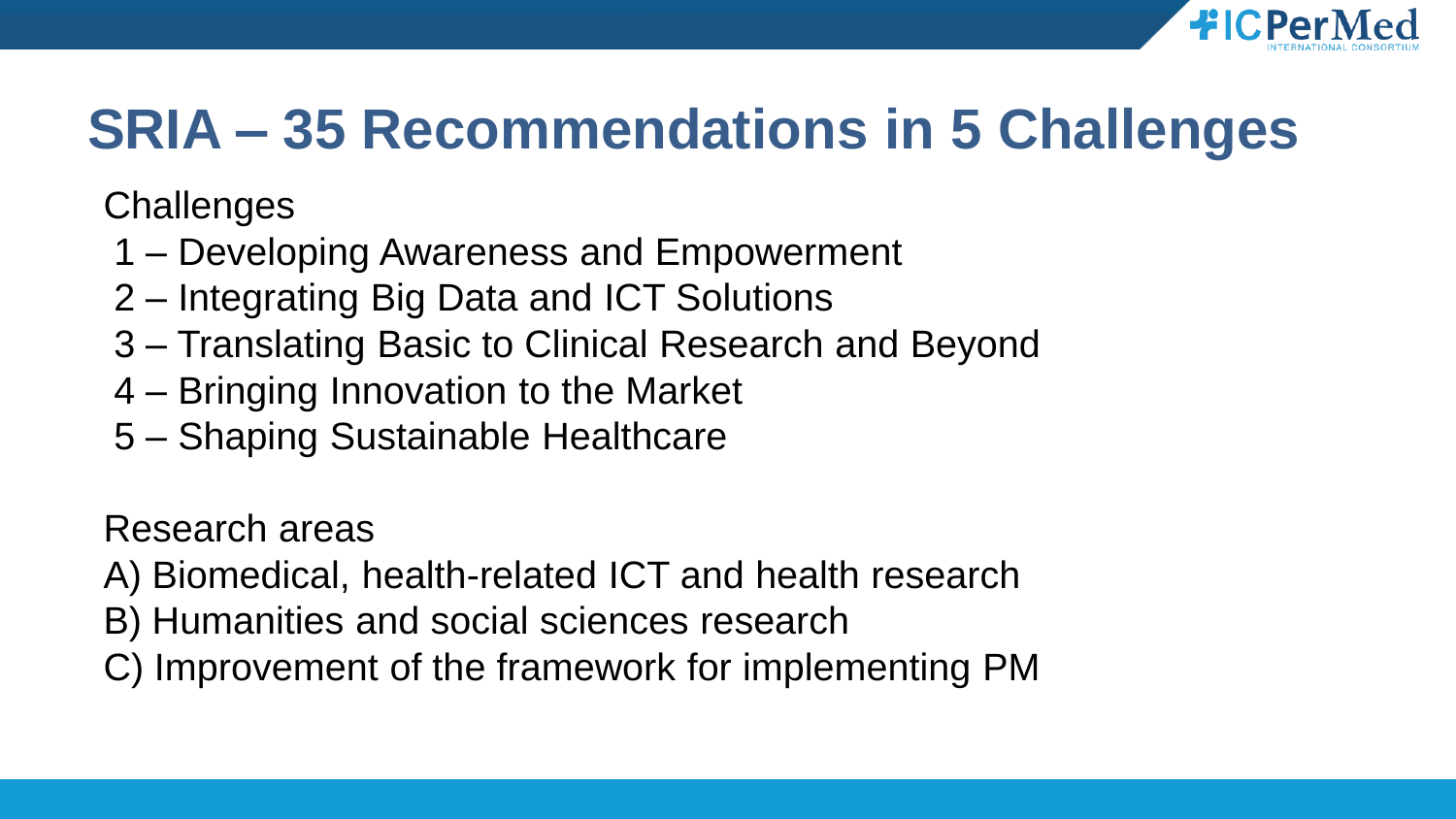

# **ICPerMed - Background**

Timeline:

- Building on PerMed (2013-2015)
- Several workshops organised by the European Commission
- Conference on Personalised Medicine in June 2016
- Official launch: November 2016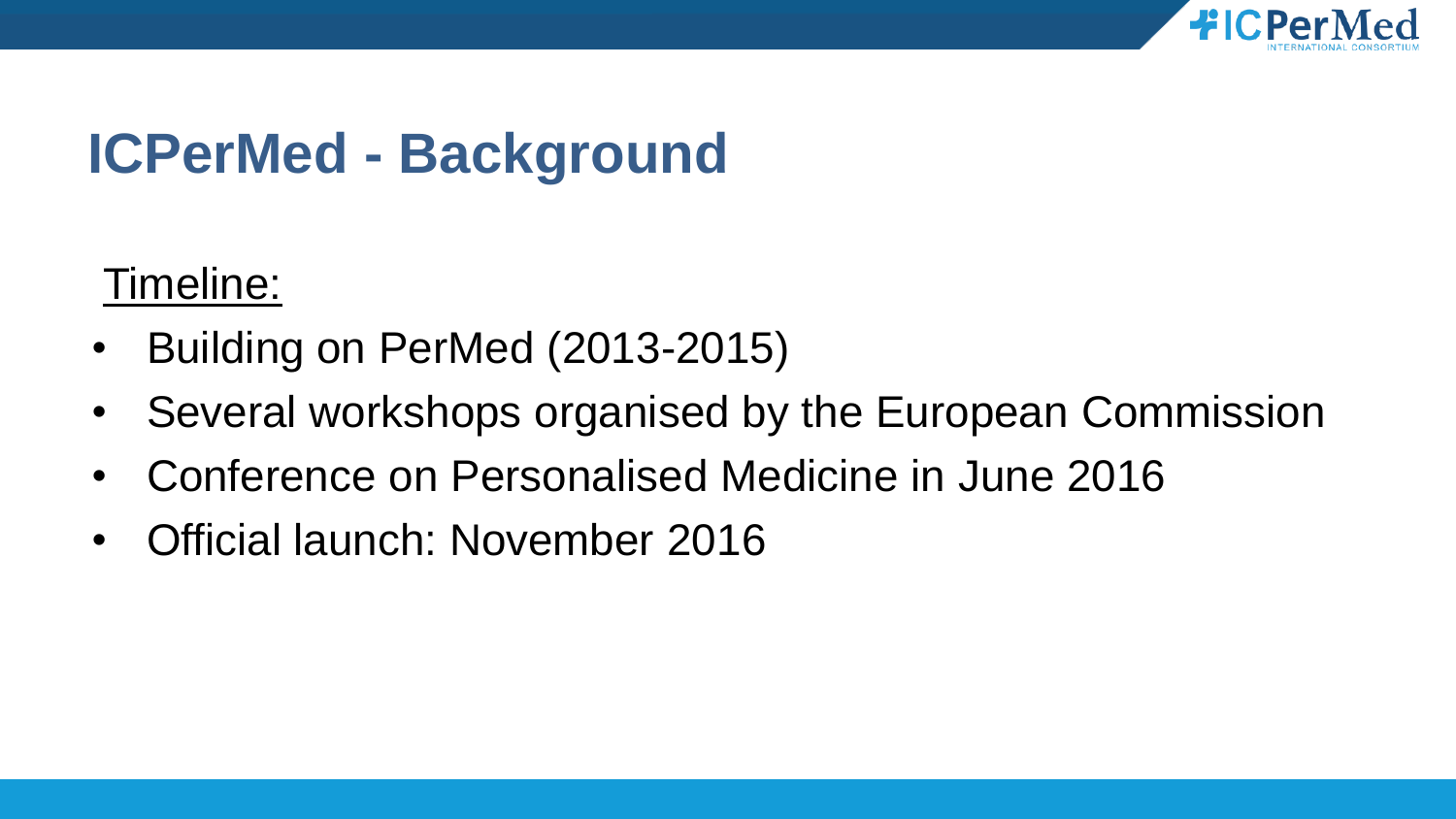

## **ICPerMed – an international consortium**

Aim: to bring funders, ministries and EC together to coordinate and foster **research** in personalised medicine

- Over 30 European and international partners
- Representing ministries, funding agencies and the European Commission (EC)
- International consortium model (similar to IRDiRC or IHEC)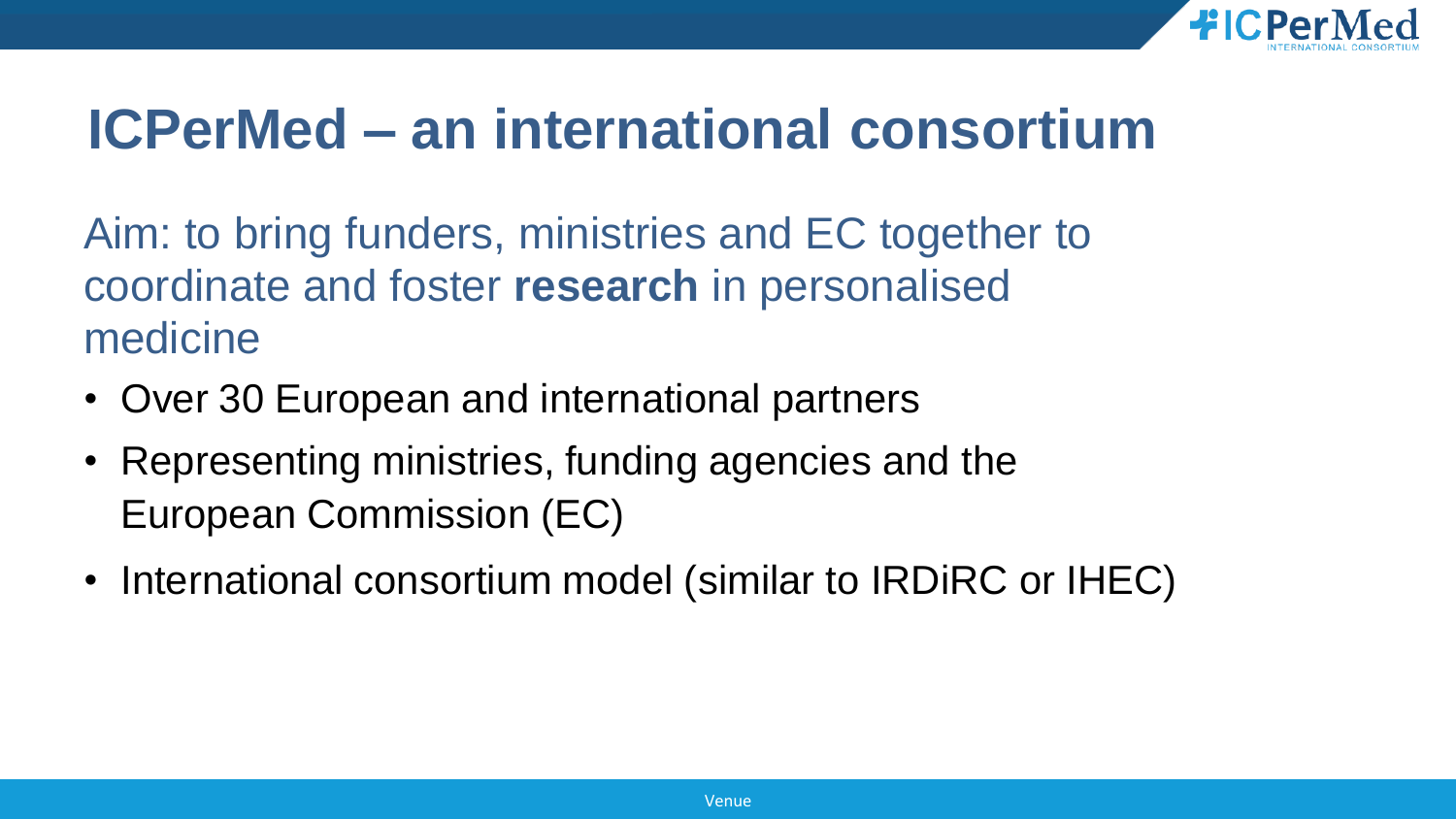

### **ICPerMed Vision Statement:**

Research as driver of personalised medicine

- Establish **Europe as a global leader** in personalised medicine research.
- Support the **personalised medicine science base** through a coordinated approach to **research**.
- Support research to investigate **the benefits** of personalised medicine to **citizens** and **healthcare systems**.
- Pave the way for personalised medicine approaches for **citizens**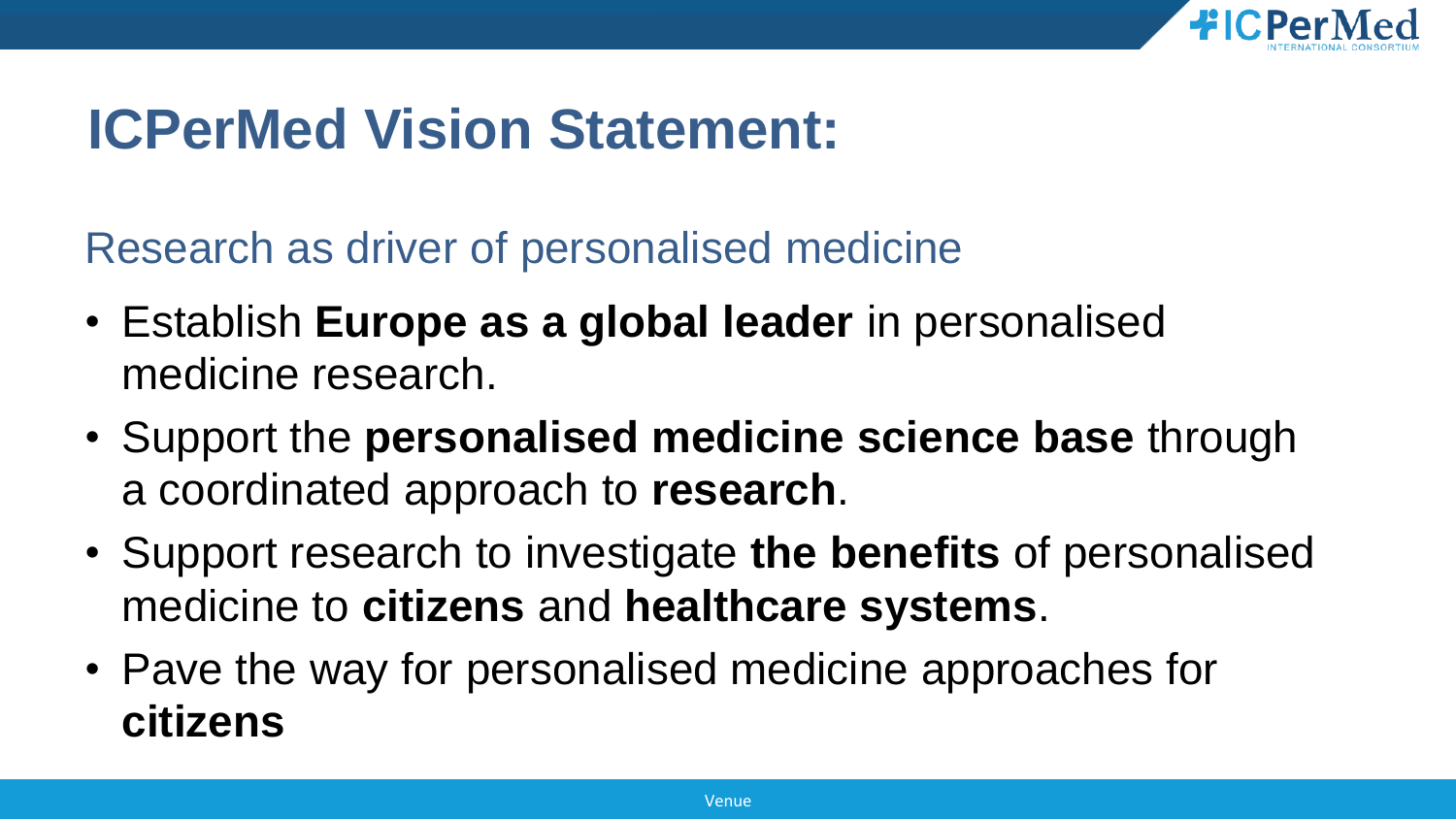

### **Members of ICPerMed**



- 30 funding bodies from EU member states and beyond
- Public and private 'not for profit' health research funding and policy organisations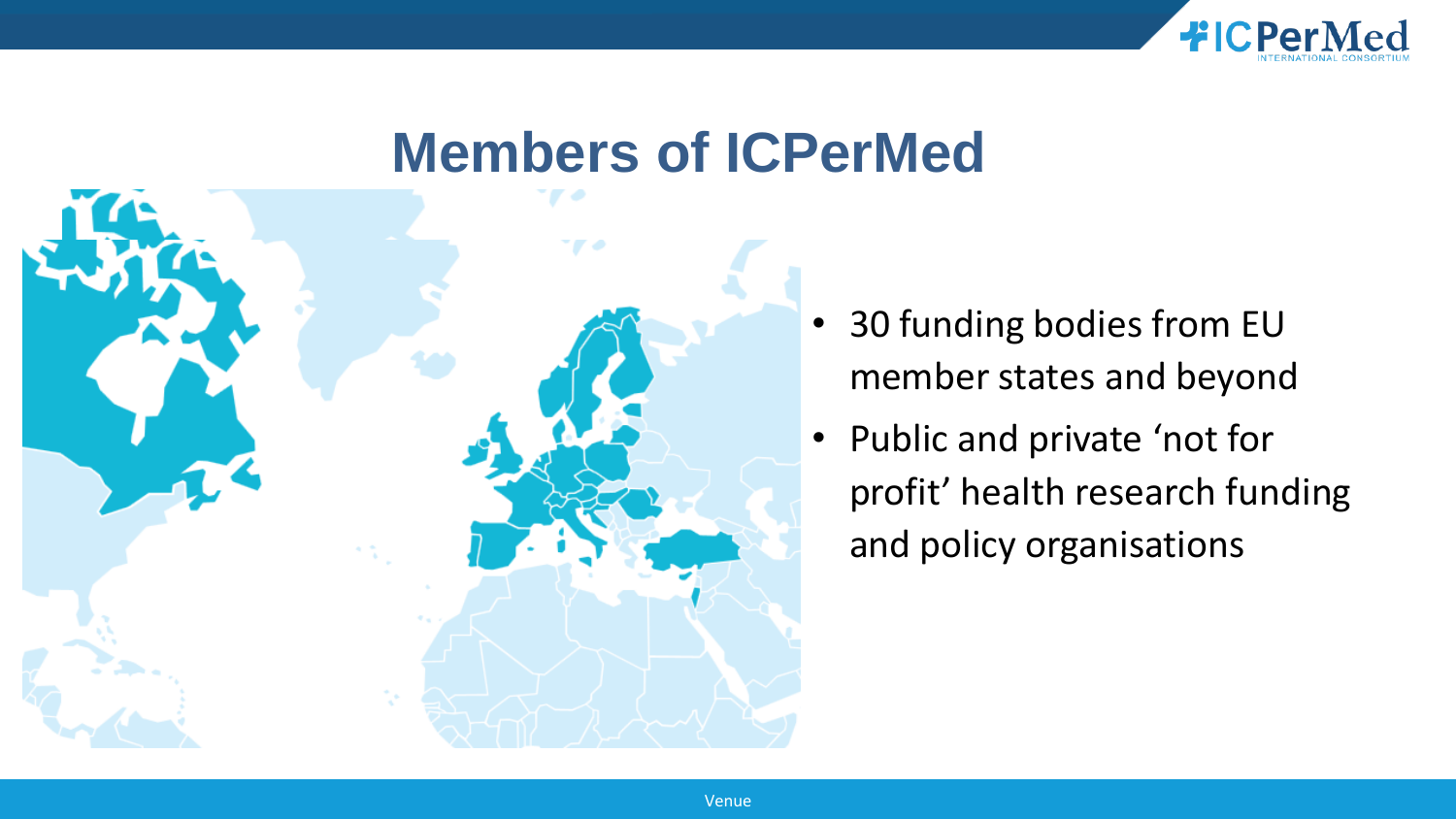

### **ICPerMed Governance**



\* The Secretariat is a Coodination and Support action funded by the European Union's Horizon 2020 research and innovation programme under grant agreement no. 731366.



Venue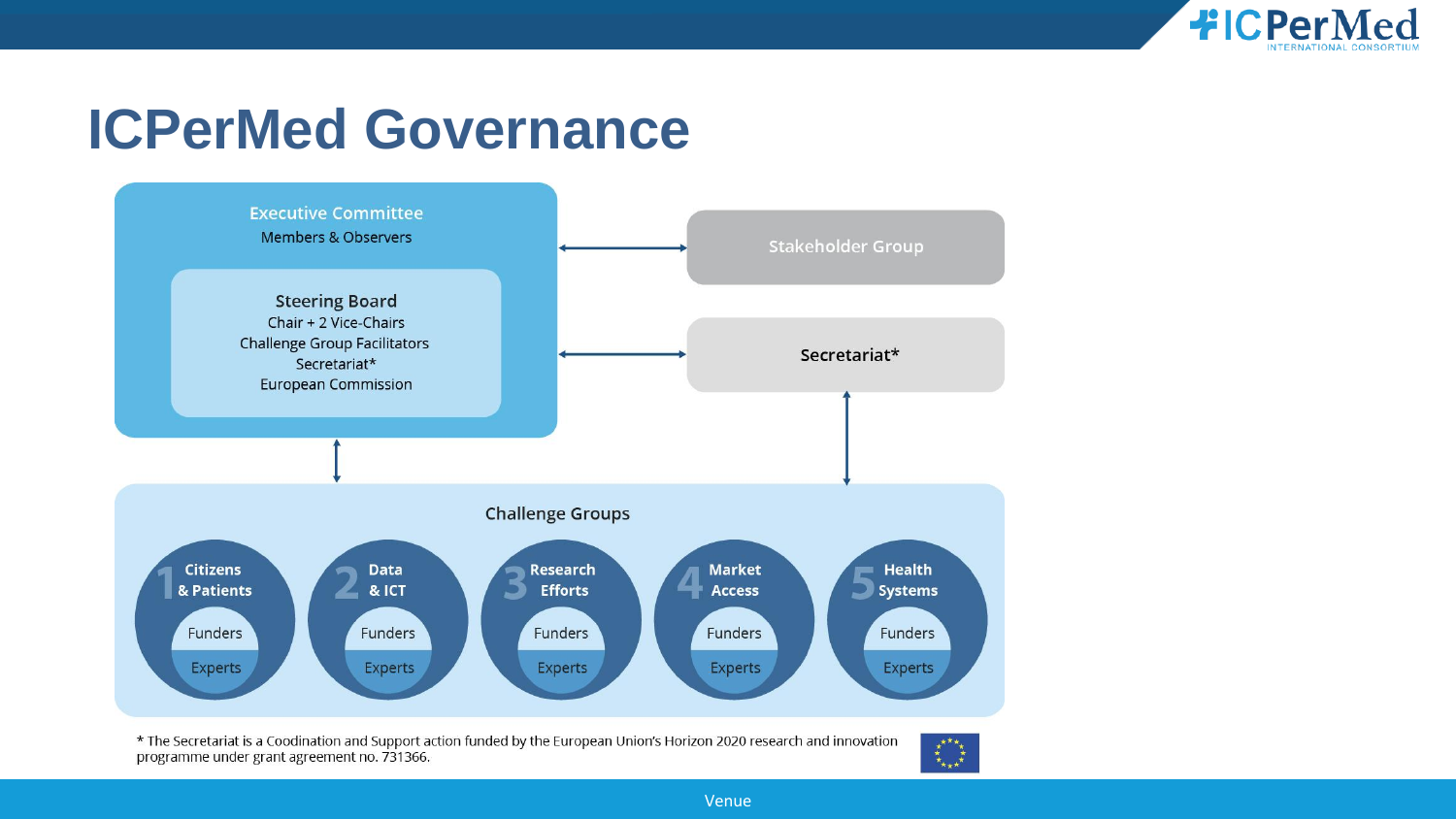

### **ICPerMed Challenge Groups**



Whole healthcare value chain and beyond

- 1. Citizens and Patients
- 2. Data & ICT
- 3. Research Efforts
- 4. Market Access
- 5. Health Systems

#### **Funders & Experts**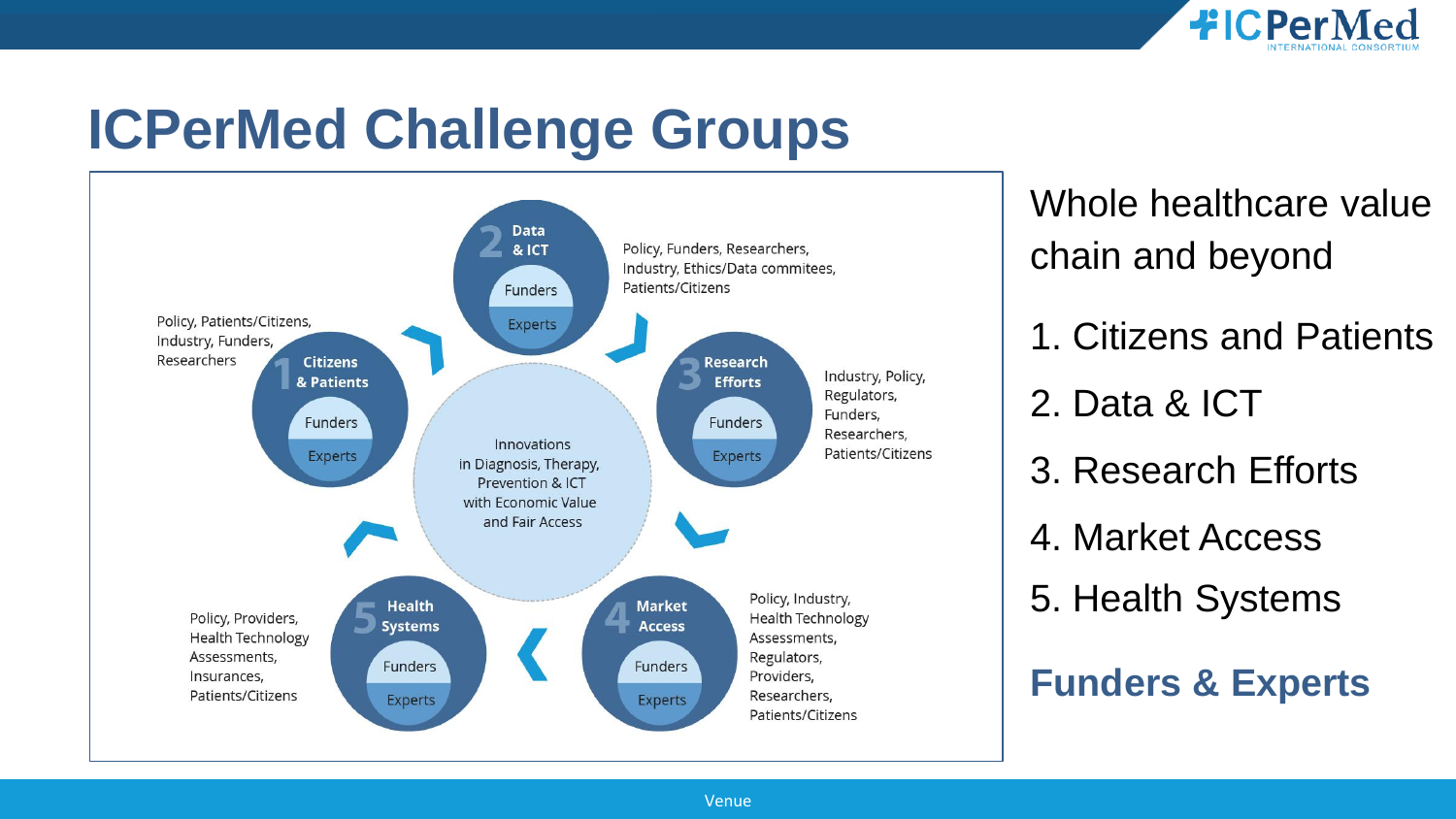

### **ICPerMed – Development of the Action Plan**

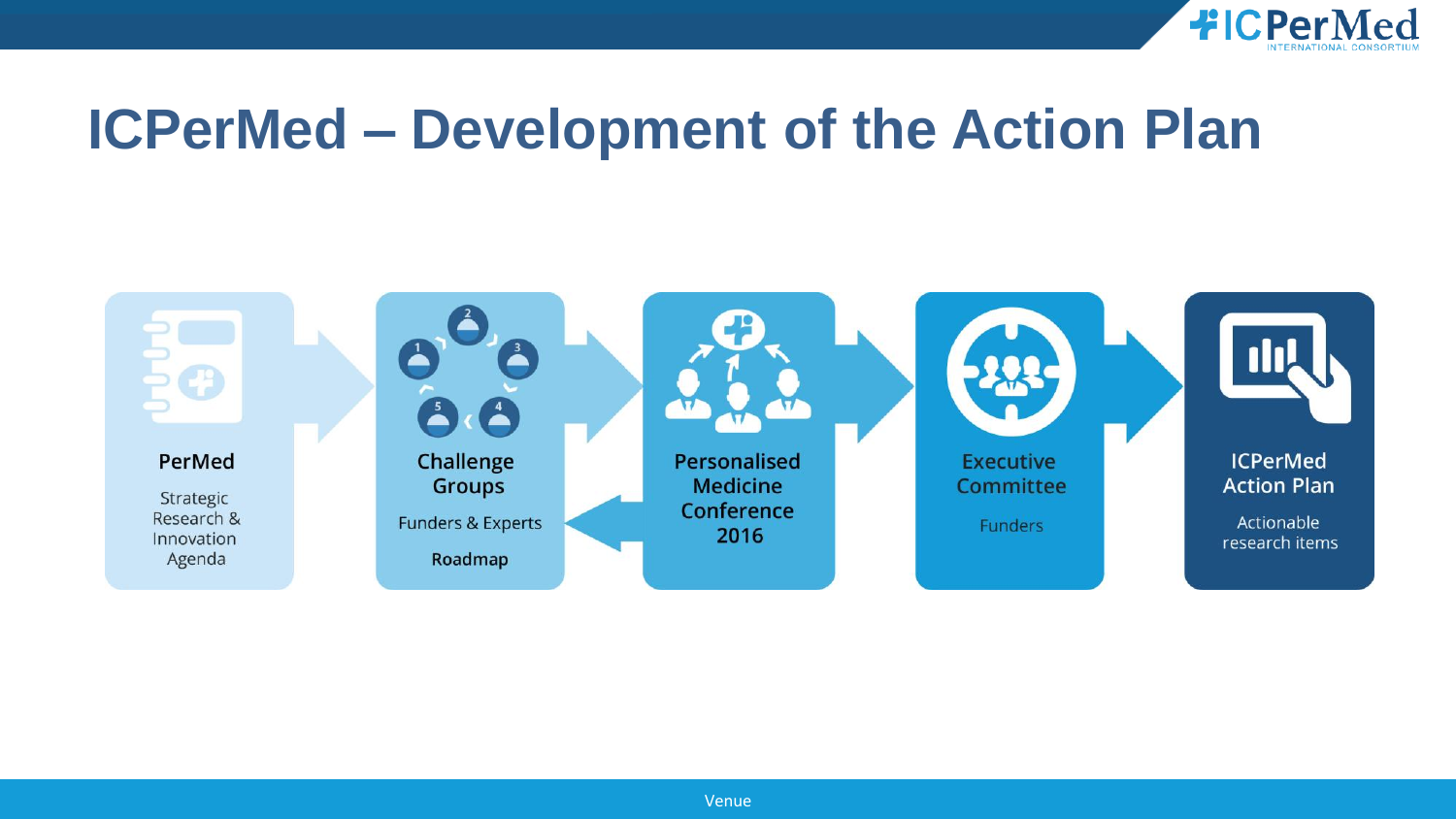

## **ICPerMed Action Plan**



- 22 Actionable Research and 8 support activities
- Will feed into national and European strategic discussion of research funders

Released in March 2017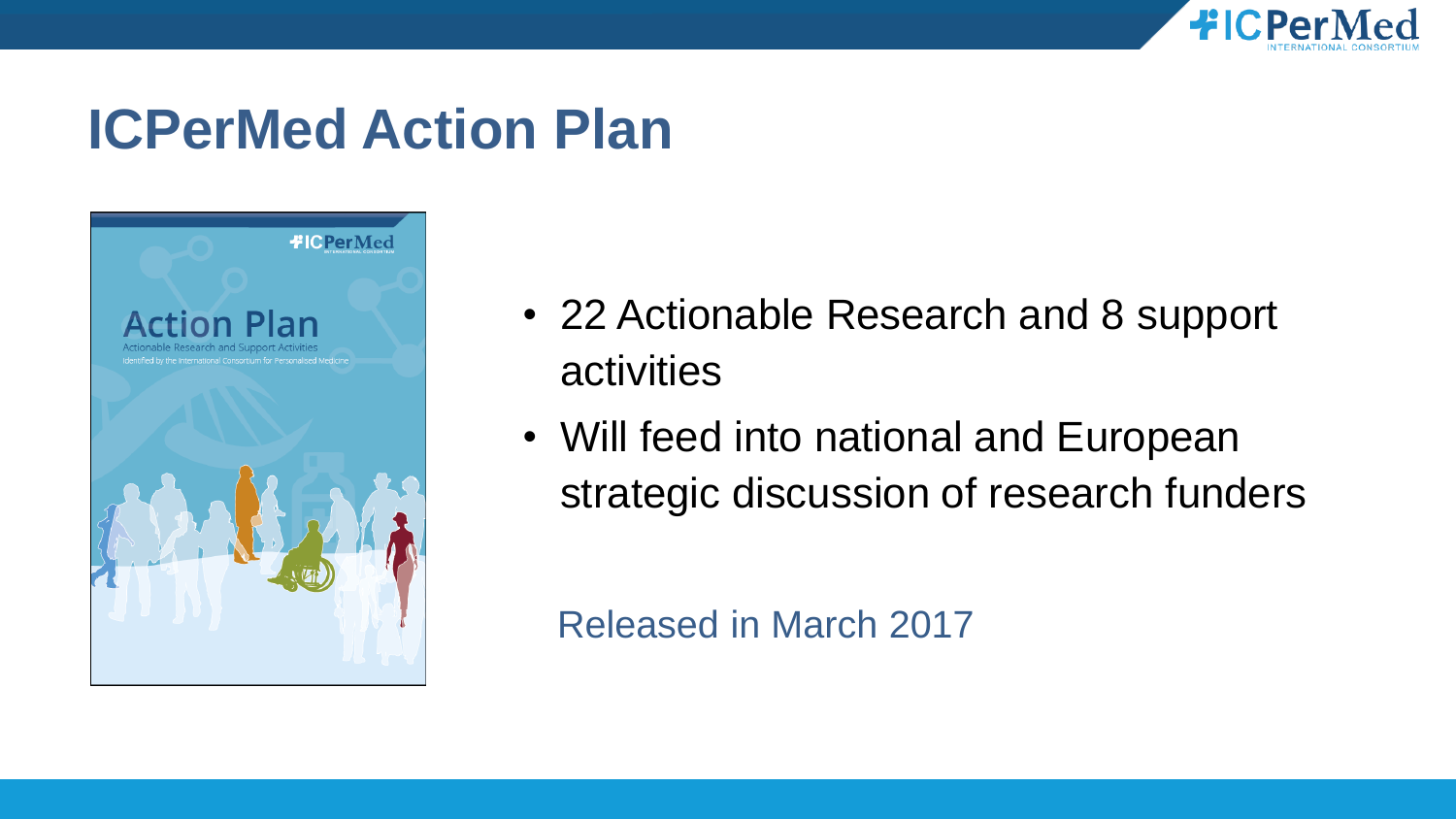

## **Action Plan – Data**

### **A.1 – A.8 Research**

- Quality, harmonisation, integration of data
- Structured data from unstructured sources
- Data sharing
- Data security, privacy and ownership
- Telehealth and Telemedicine

### **B.1 Support – Structures**

• High-quality, sustainable databases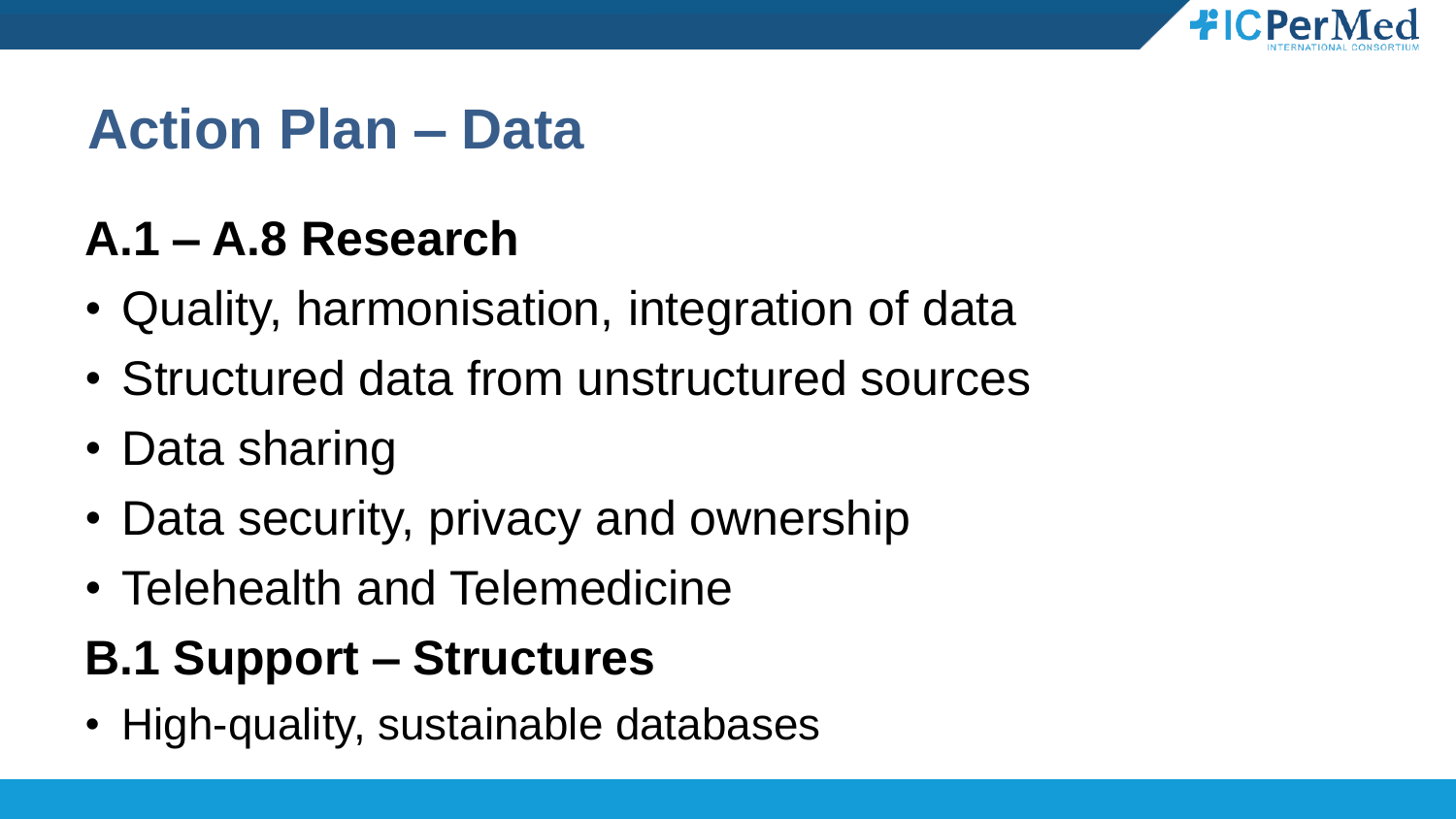

## **Action Plan – Technologies, Methods and Processes**

### **A.9 – A.18 Research**

- Preclinical models, translation, clinical trials, longitudinal cohort studies
- Health economics and pharmaeconomics
- Classification of diseases at molecular level
- Regulatory structures
- surveillance methods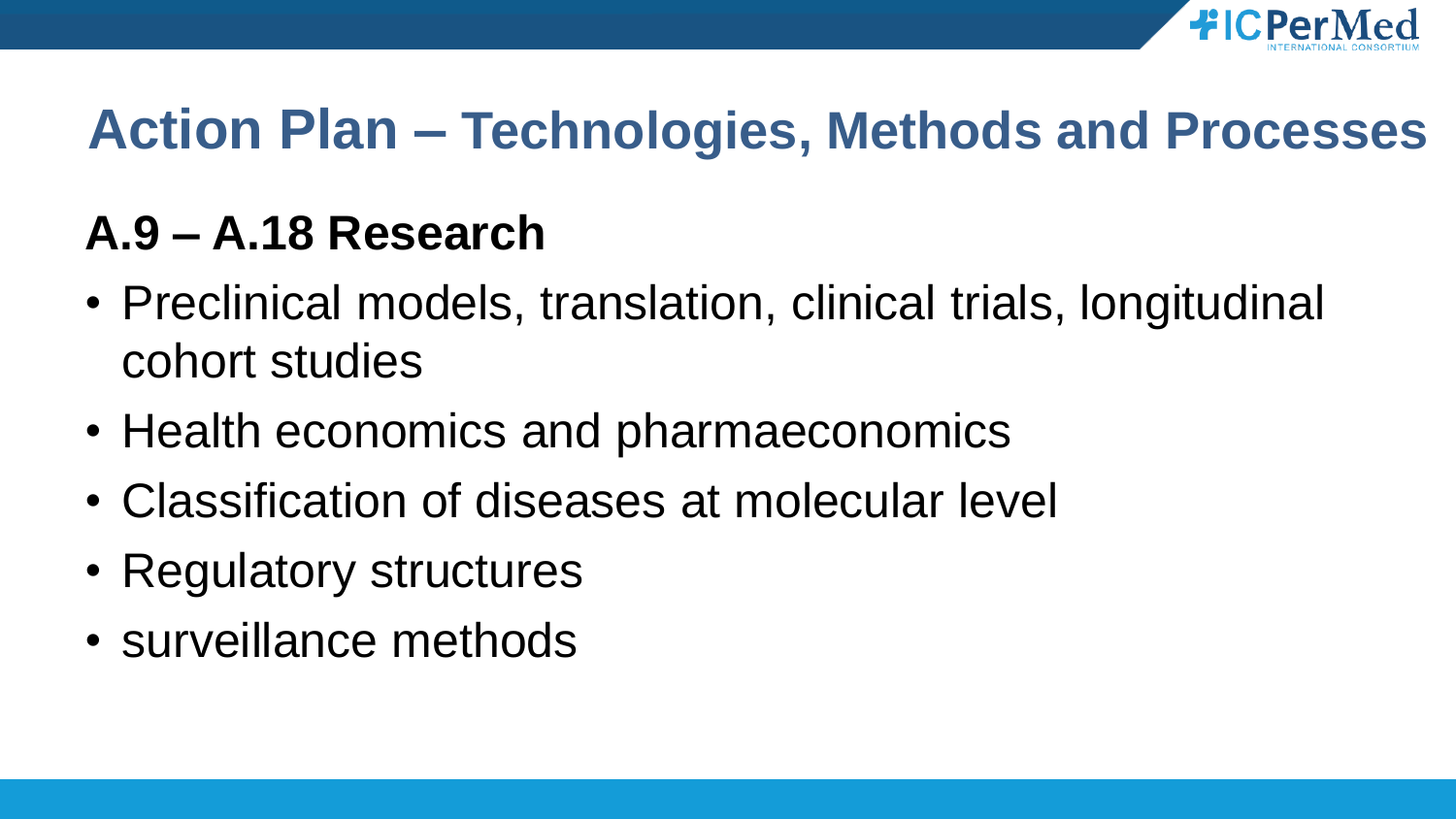

## **Action Plan – Technologies, Methods and Processes**

### **B.2 – B.6 Support**

- Biobanks; population and disease cohorts
- New funding models, integrating health care providers
- New research and technology transfer strategies
- Financial and risk-sharing instruments
- Optimisation of health systems for implementation of PM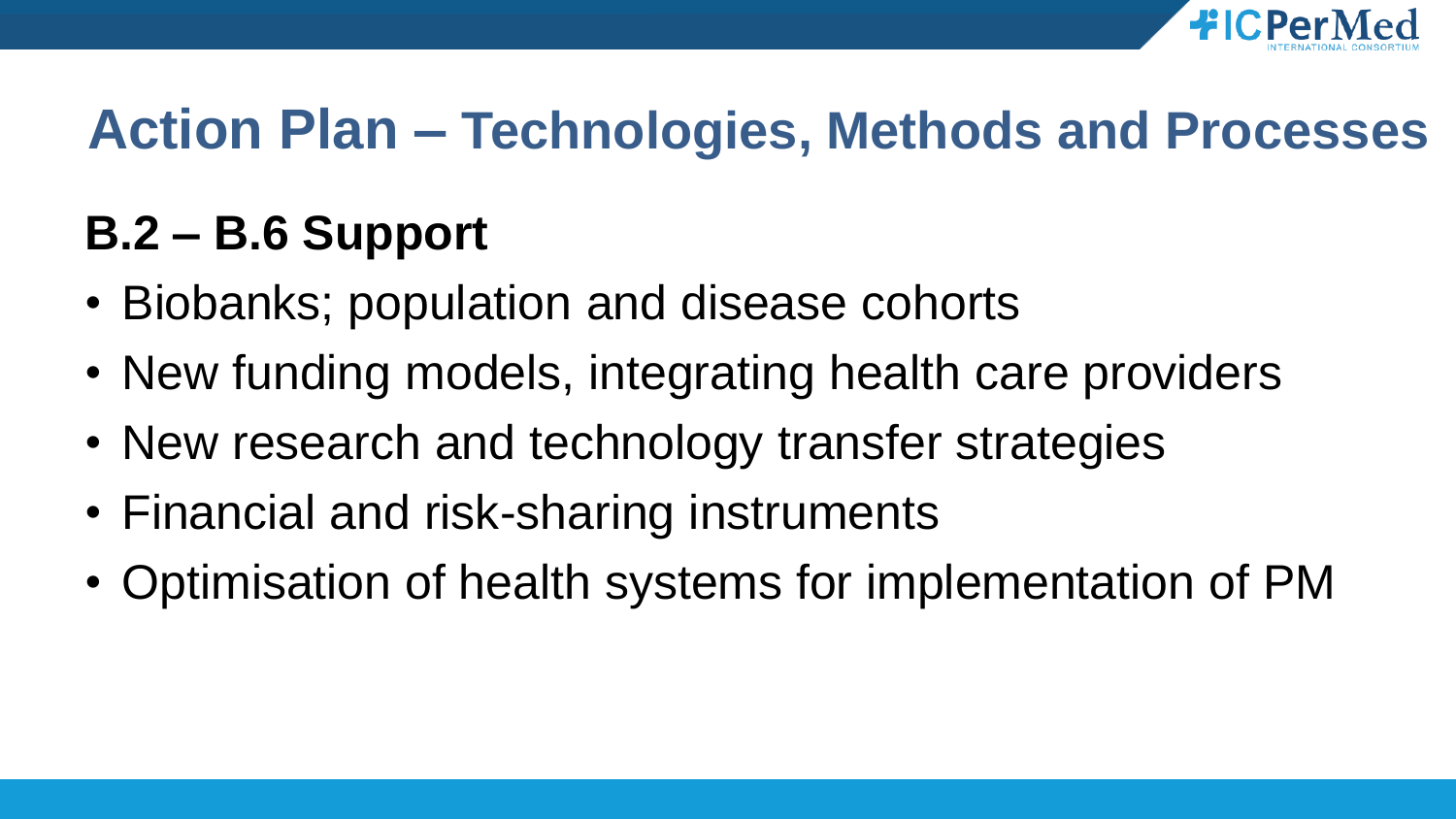

### **Action Plan – People**

#### **A.19 – A.22 – Research**

- Health and digital literacy
- Instruments for public engagement
- Ethical, legal and societal perspectives\*

#### **B.7 – B.8 Support**

- Health system sciences in education of healthcare professionals; e.g. health system sciences
- Sustainable resources for educating citizens and patients on involvement of patients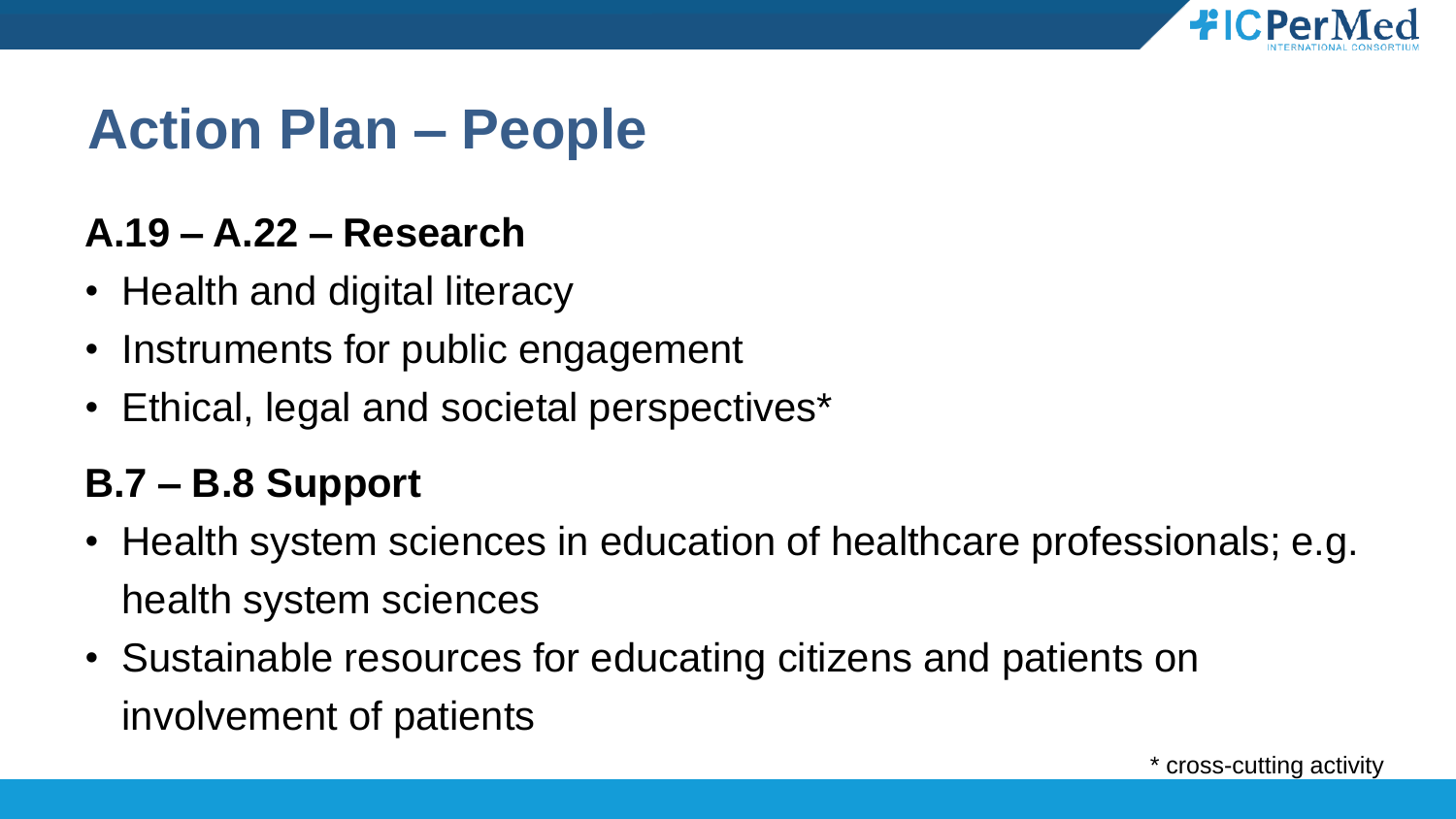

## **Next steps for ICPerMed**

- Developing work programme to implement the Action Plan
- ERA-Net Cofund in personalised medicine (ERA PerMed) first call for proposals 2018 (up to 3 more calls)
- Database of EU wide personalised medicine activities (to inform funding priorities, funding strategies, policies) + partnering tool
- Mapping project PM related initiatives
- Series of workshops and conferences over next four years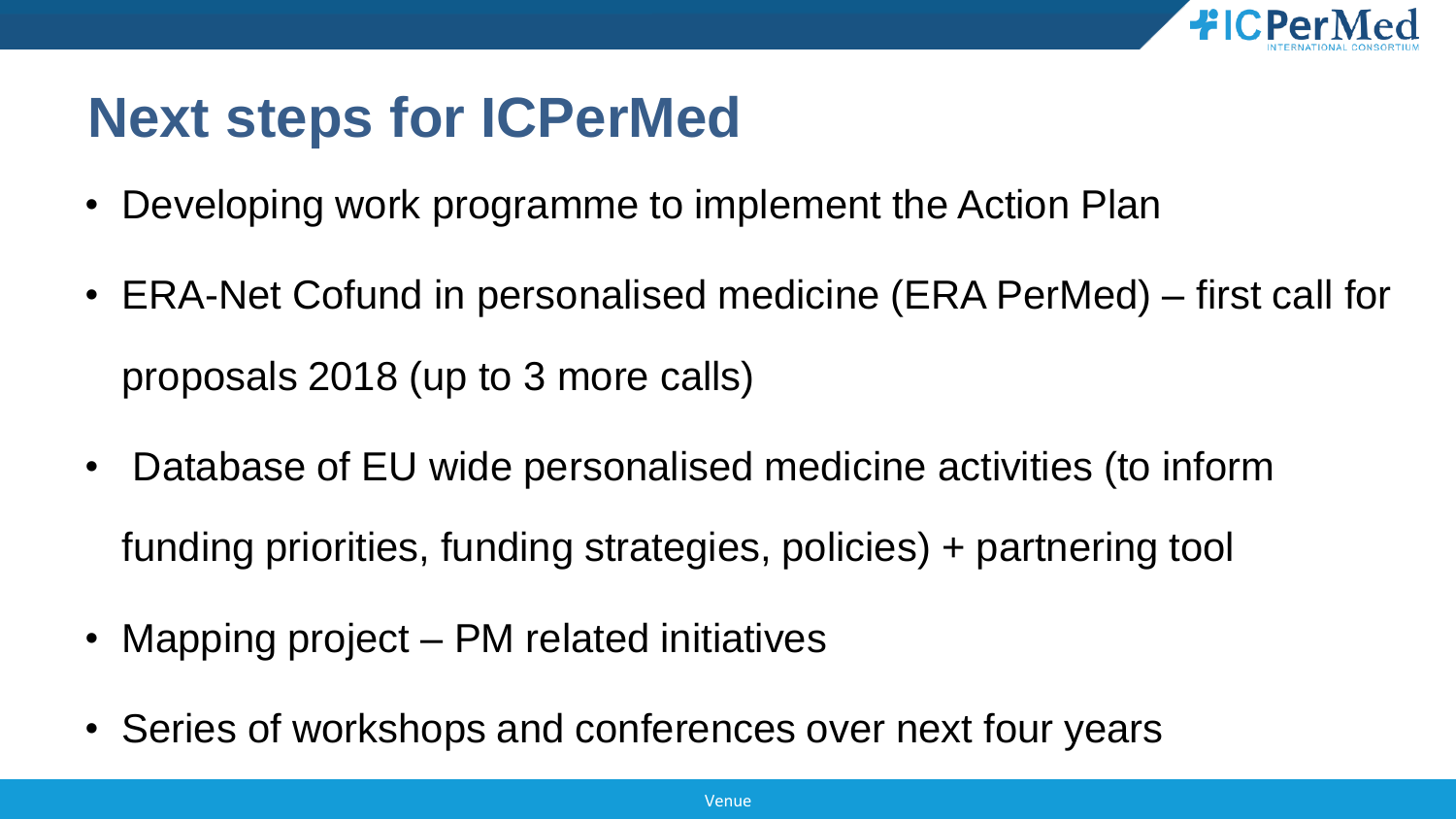

## **How to get involved**

- ICPerMed Partnering Tool: search for partners and present your expertise to the personalised medicine research community
- ERA-Net in personalised medicine research: first call for proposals to be published in 2018
- Sign up for alerts